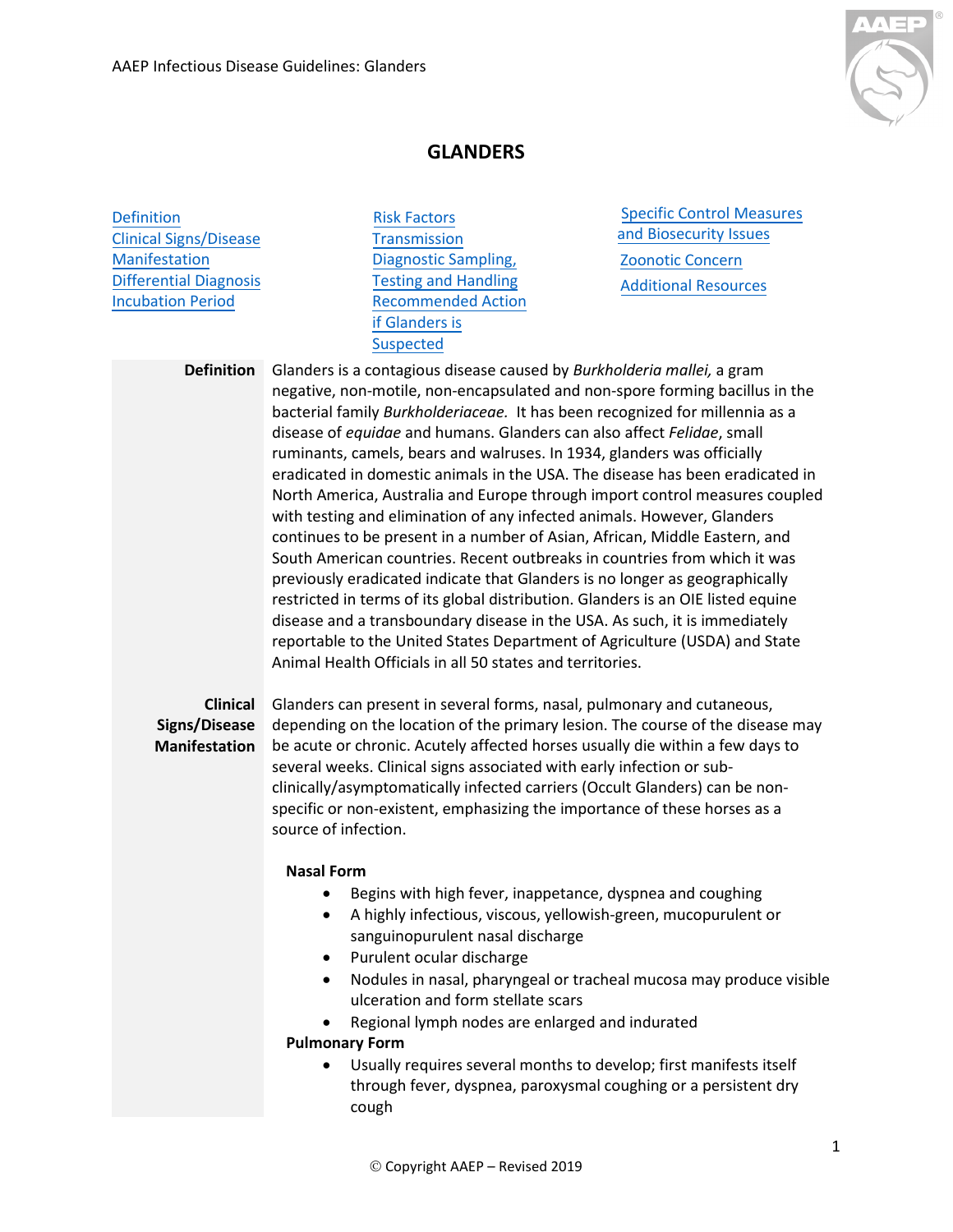

<span id="page-1-1"></span><span id="page-1-0"></span>

|                                                         | Diarrhea and polyuria may also occur; all leading to a progressive<br>$\bullet$<br>loss of condition                                                                                                                                                                                                                                                                                                                                                                                                                                                                                               |
|---------------------------------------------------------|----------------------------------------------------------------------------------------------------------------------------------------------------------------------------------------------------------------------------------------------------------------------------------------------------------------------------------------------------------------------------------------------------------------------------------------------------------------------------------------------------------------------------------------------------------------------------------------------------|
|                                                         | <b>Cutaneous Form (farcy)</b><br>Develops insidiously over an extended period.<br>Initially coughing, dyspnea, fever, lymphadenomegaly and lymphangitis<br>$\bullet$<br>leading to weight loss and debilitation.<br>Subcutaneous nodules develop along lymphatics of the face, legs, costal<br>$\bullet$<br>region or ventral abdomen.<br>Nodules may rupture and ulcerate resulting in multifocal dermatitis.<br>$\bullet$                                                                                                                                                                        |
|                                                         | <b>Occult Glanders</b><br>Horses which are sub-clinically/asymptomatically infected and can be<br>carriers.                                                                                                                                                                                                                                                                                                                                                                                                                                                                                        |
| <b>Differential</b><br><b>Diagnosis</b>                 | Melioidosis (B. pseudomallei), strangles, ulcerative lymphangitis, epizootic<br>lymphangitis, tuberculosis, sporotrichosis, botryomycosis and horse pox.                                                                                                                                                                                                                                                                                                                                                                                                                                           |
| <b>Incubation Period</b>                                | In natural infection, the incubation period can be weeks to months; it varies<br>according to route and extent of exposure, and host and environmental factors.                                                                                                                                                                                                                                                                                                                                                                                                                                    |
| <b>Risk Factors</b>                                     | High animal density and close proximity<br>$\bullet$<br>Exposure to clinically ill or sub-clinically/asymptomatically infected<br>$\bullet$<br>carrier animals (Occult Glanders)                                                                                                                                                                                                                                                                                                                                                                                                                   |
| <b>Transmission</b>                                     | Direct physical contact with horses affected with nasal or pulmonary forms of<br>the disease.<br>Indirectly through ingestion of food or water contaminated with discharges<br>from an infected animal. It can also be contracted through shared feed or water<br>containers, tack, grooming equipment and other fomites.                                                                                                                                                                                                                                                                          |
| <b>Diagnostic</b><br>Sampling, Testing,<br>and Handling | All manipulations with potentially infectious material must be performed in a<br>laboratory that meets the requirements for Containment Group 3 pathogens.<br>Federal and/ or a state animal health official should be contacted immediately if<br>a case of Glanders is suspected to assist in the appropriate diagnostic testing.<br>Samples should include serum, whole blood and swabs for culture. In addition,<br>air-dried smears of exudate and tissue lesions including some in 10% buffered<br>formalin should be submitted to National Veterinary Services Laboratories,<br>Ames, Iowa. |
|                                                         | Smears from fresh exudate may reveal Gram-negative non-sporulating, non-<br>encapsulated rods. Culture and identification are used to confirm the diagnosis.<br>Serological tests such as complement fixation test and ELISA can give rise to false<br>positives in areas where melioidosis (B. pseudomallei) is endemic. These tests<br>should be confirmed with a second test with equal or higher sensitivity and higher<br>specificity, e.g. B. mallei-specific lipopolysaccharide (LPS)-western blot, I-ELISA                                                                                 |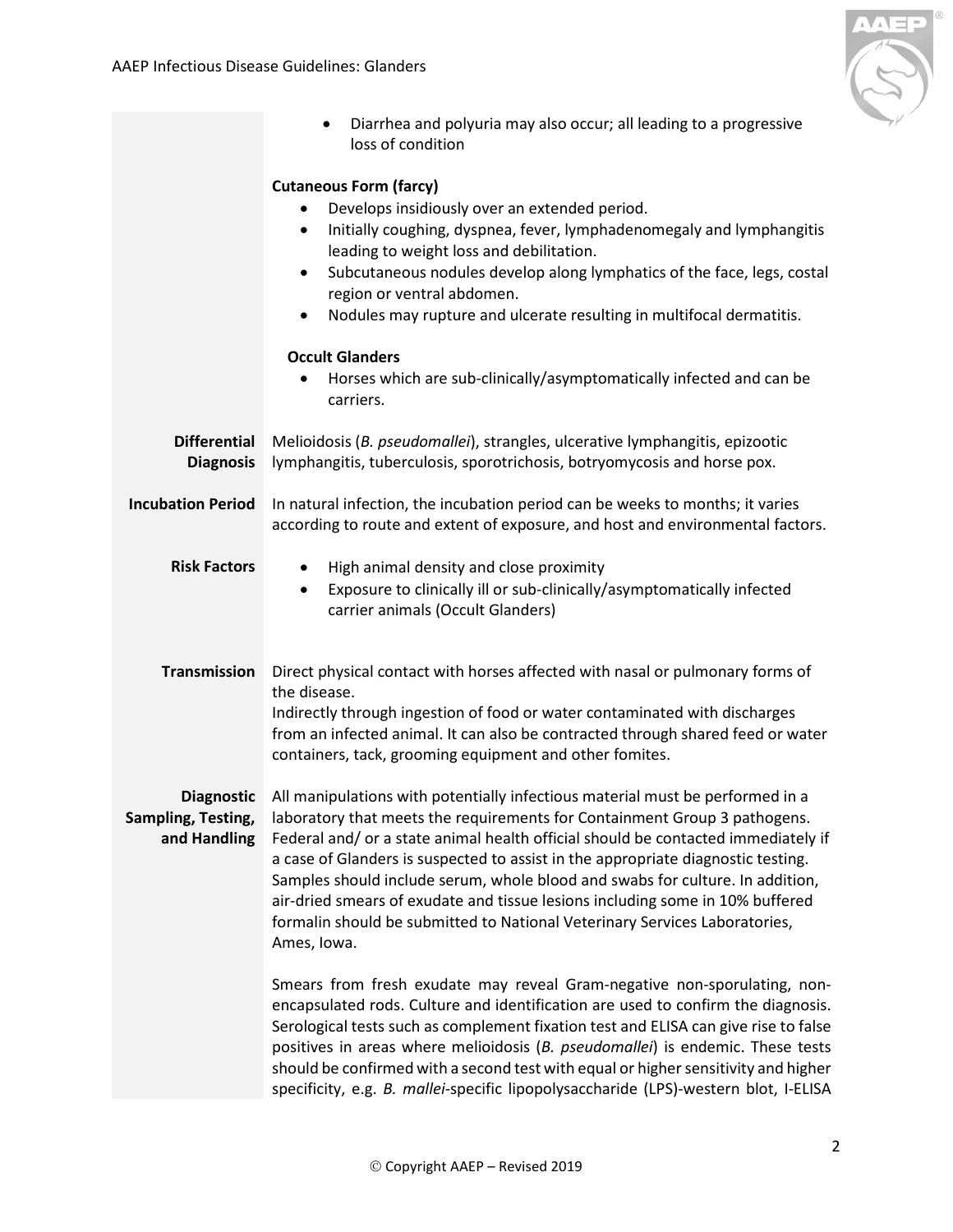

<span id="page-2-1"></span><span id="page-2-0"></span>

|                                                                             | (indirect enzyme-linked immunosorbent assay) (based on recombinant protein<br>from type VI secretion system) or C-ELISA (competitive ELISA) (based on B. mallei-<br>specific monoclonal antibodies).                                                                                                                                                                                                                                                                                                                                                                                                                                                                                                                                                                                                                                                                                                                                                 |
|-----------------------------------------------------------------------------|------------------------------------------------------------------------------------------------------------------------------------------------------------------------------------------------------------------------------------------------------------------------------------------------------------------------------------------------------------------------------------------------------------------------------------------------------------------------------------------------------------------------------------------------------------------------------------------------------------------------------------------------------------------------------------------------------------------------------------------------------------------------------------------------------------------------------------------------------------------------------------------------------------------------------------------------------|
| Recommended<br><b>Action if Glanders</b><br>is Suspected                    | Glanders is an internationally reportable disease, contact your regulatory<br>authority for reporting suspect cases. In the United States contact your State<br>and/or federal animal health official.<br>Federal Area Veterinarians in Charge<br>https://www.aphis.usda.gov/animal health/contacts/field-operations-<br>districts.pdf<br>State Veterinarians http://www.equinediseasecc.org/state-veterinary-offices                                                                                                                                                                                                                                                                                                                                                                                                                                                                                                                                |
| <b>Specific Control</b><br><b>Measures and</b><br><b>Biosecurity Issues</b> | Critical to effective prevention and control of glanders is prompt identification,<br>euthanasia and appropriate disposal of all positive cases of the disease.<br>Burkholderia mallei is killed by direct sunlight, desiccation and common<br>disinfectants. Affected premises shall be quarantined and movement controls<br>strictly enforced. Potentially contaminated areas must be disinfected,<br>thoroughly cleaned and re-disinfected. All feed/bedding must be destroyed.<br>Complete eradication can only be achieved through a comprehensive, long-term<br>testing program of all at-risk equids and a rigorously enforced culling program<br>of any additional cases of the disease that might be turned up. While antibiotic<br>treatment of affected animals is resorted to in some areas of the world where<br>glanders is endemic, it is not the accepted option for most countries when<br>dealing with an outbreak of the disease. |
| <b>Zoonotic Concern</b>                                                     | Glanders is an occupational concern for veterinarians, farriers, and other animal<br>workers, as well as laboratory personnel. Dogs, cats and small ruminants such as<br>goats, can be infective and transmit disease to humans. Infection with B. mallei<br>is very painful and can be fatal. Humans can develop a chronic or acute form<br>with nodules and abscessation similar to animals. Nodules may be seen on the<br>face, legs, arms and nasal mucosa, progressing to pyemia, metastatic<br>pneumonia, and not infrequently death. Without antibiotic treatment, disease<br>in humans is fatal; untreated acute disease in humans has a 95% mortality rate<br>within 3 weeks. With antibiotic treatment, the prognosis is more favorable.                                                                                                                                                                                                   |
| <b>Additional</b><br><b>Resources</b>                                       | Spickler, AR, Roth, JA, Gaylon, J & Lofstedt, J. (2010) Glanders In: Emerging and<br>Exotic Diseases of Animals 4 <sup>th</sup> ED. Iowa State University, Ames, IA, 172-175                                                                                                                                                                                                                                                                                                                                                                                                                                                                                                                                                                                                                                                                                                                                                                         |
|                                                                             | Fernandez, PJ & White, WR. (2010) Glanders In: Atlas of Transboundary Animal<br>Diseases. OIE (World Organization of Animal Health) 99-106                                                                                                                                                                                                                                                                                                                                                                                                                                                                                                                                                                                                                                                                                                                                                                                                           |
|                                                                             | 2018 Manual of Diagnostic Tests and Vaccines for Terrestrial Animals 8 <sup>th</sup> ED. OIE<br>(World Organization of Animal Health) 1350-1362                                                                                                                                                                                                                                                                                                                                                                                                                                                                                                                                                                                                                                                                                                                                                                                                      |